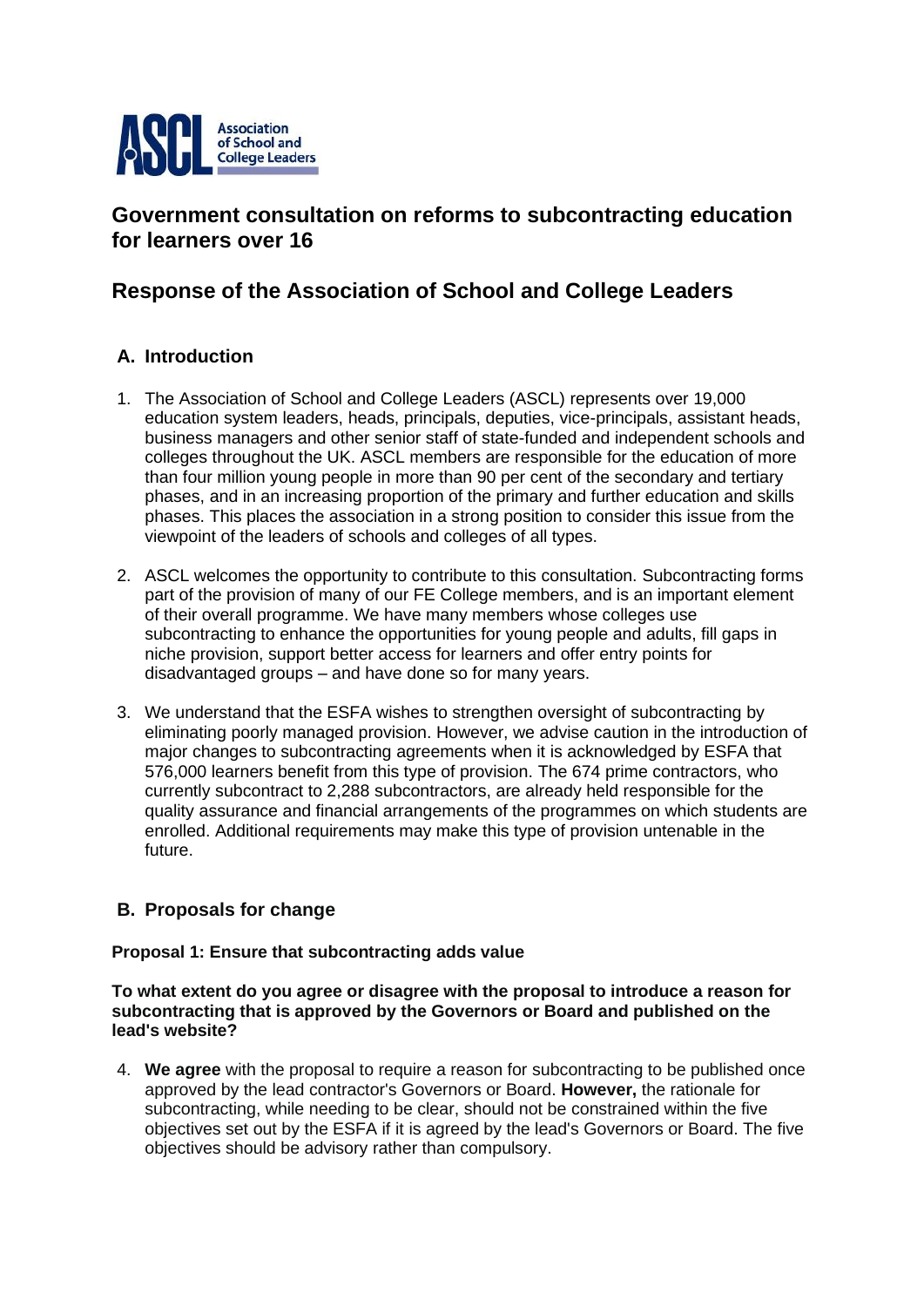5. We agree that subcontracting must add value, but added value may arise without meeting any of the five objectives proposed to be set out in the agreement with ESFA.

## **Proposal 2: Limiting subcontracting at geographical distance**

## **To what extent do you agree or disagree with the proposal to introduce stronger criteria, including prior approval for distance subcontracting?**

- 6. **We agree** with the proposal to limit geographical distance in subcontracting. **However**, while we agree that there should be a limit on geography, the "rule of thumb" example given of limiting distance to one hour away from the prime contractor by car is confusing.
- 7. The limit could involve a five-mile journey in a congested area or a 70-mile journey by motorway. We believe that it is better to agree on a distance – possibly 50 or 60 miles – by any means of transport, including public transport.
- 8. **We do not agree** with the proposal to prior approve distance subcontracting. We believe the requirement for prior approval is restrictive, especially if the subcontracting has already been successfully delivered over some years. We accept that ESFA wishes to approve new distance arrangements, but we believe requiring lead contractors to justify arrangements for retaining existing subcontractors is unreasonable. This is particularly the case if these arrangements have existed for some time, as ESFA will have been properly monitoring those arrangements in the past.

## **Proposal 3: Controls on the volume of subcontracting by a lead**

## **To what extent do you agree or disagree with the proposal to introduce volume control of provision that can be subcontracted?**

9. **We neither agree nor disagree with this proposal**. We note that it is intended to limit the volume from 25% in 2021/22 to 17.5% in 2022/23 and to 10% in 2023/24. While we understand and agree with the need to control volumes, the limitations in Proposal 3 seem arbitrary and rather meaningless in the context of the variation in size of providers, with the largest providers being able to subcontractor millions of pounds of provision and much smaller providers being able to subcontract very little, irrespective of whether they meet all the objectives for adding high value by subcontracted provision. The proposed reduction in volume of subcontracting over the next three to four years may be counterproductive and inequitable, as far as new government initiatives are concerned.

## **Proposal 4: Restricting whole programme subcontracting**

## **To what extent do you agree or disagree with the proposal to require prior agreement from ESFA before entering into whole programme subcontracting arrangements?**

- 10. **We neither agree nor disagree with this proposal**. We **do not agree** that whole programme subcontracting distances the learners from the lead provider. Lead providers are required to quality assure subcontracted provision, making learners very aware of the lead provider. This arrangement already occurs with HE providers "subcontracting" first and masters degrees, and it is therefore very limiting to expect further education providers not to use similar measures.
- 11. Until the procedure resulting from this proposal is clear, we cannot agree or disagree with it.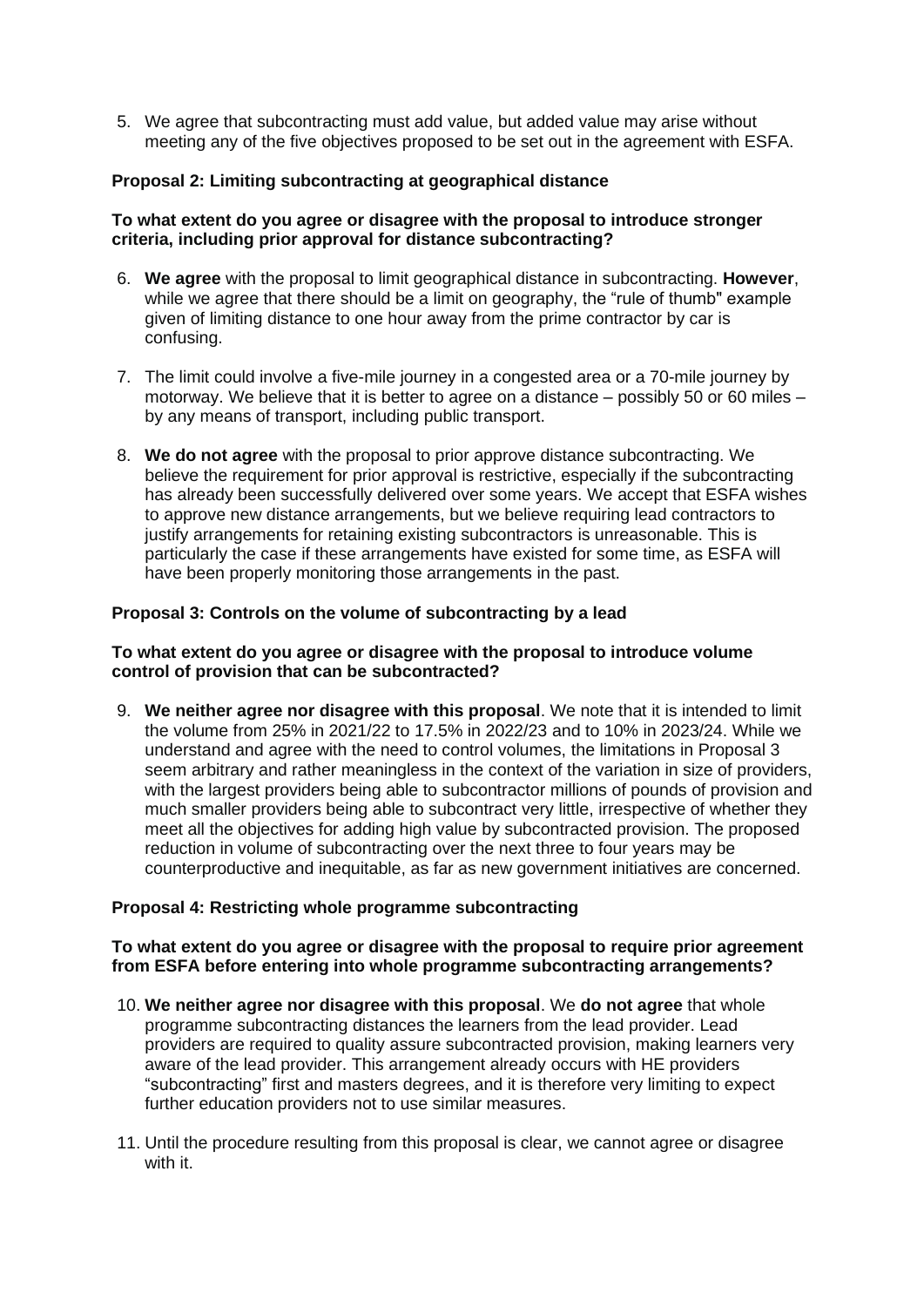## **Proposal 5: Restricting the volume and value of ESFA funds held by a subcontractor**

#### **To what extent do you agree or disagree with the proposal to introduce volume controls on the value of ESFA funds that can be held by a subcontractor?**

- 12. **We neither agree nor disagree with this proposal**. If the quality of provision is good or better, there should be no reason to restrict either the volume or value of funds held by a subcontractor.
- 13. Please also see our response to Proposal 4.

#### **Proposal 6: Sports subcontracting**

## **To what extent do you agree or disagree with our proposal to require a direct contractual relationship between a lead provider and a third party specialist input?**

- 14. **We agree with this proposal. However**, we urge caution in its implementation. The ESFA's proposal to improve oversight, particularly with subcontracting of sports provision, could create problems and limit provision which is good or better. The proposal could suggest to the subcontractor that there is no need for their services, or the financial arrangement could be too costly to operate.
- 15. We understand that there are concerns around sports subcontracting. However, if not operated cautiously, this proposal could be counterproductive.

## **Proposal 7: Understanding compliance**

## **To what extent do you agree that we should introduce one set of funding rules for subcontracting?**

16. **We agree with this proposal**. **However**, we advise caution. Creating one set of regulations is a necessary process, but the opportunity for common funding rules should not be used merely as a convenience or substitute for monitoring by ESFA, or as a means to bring about more restrictive arrangements for all subcontracting. This proposal may cut across otherwise very good and productive working partnerships which serve learners well.

#### **Proposal 8: Publishing information about funding retained**

### **To what extent do you agree or disagree with the proposal to extend the requirement to publish information about funding retained for all subcontracted provision and for ESFA to also publish this information annually?**

17. **We agree with this proposal**. This would introduce more transparency into the nature of subcontracting. **However**, it is not clear how this proposal will operate alongside Proposal 6. This point should be clarified prior to implementation.

#### **Proposal 9: Introducing a standard for management of subcontracting**

#### **To what extent do you agree or disagree with the proposal to introduce an externally assessed standard for management of subcontracting?**

18. **We neither agree nor disagree with this proposal**. An externally assessed standard for managing subcontracting is a good idea. **However**, until we see the detail of the proposed standard, it is difficult to provide a more detailed response to this question.